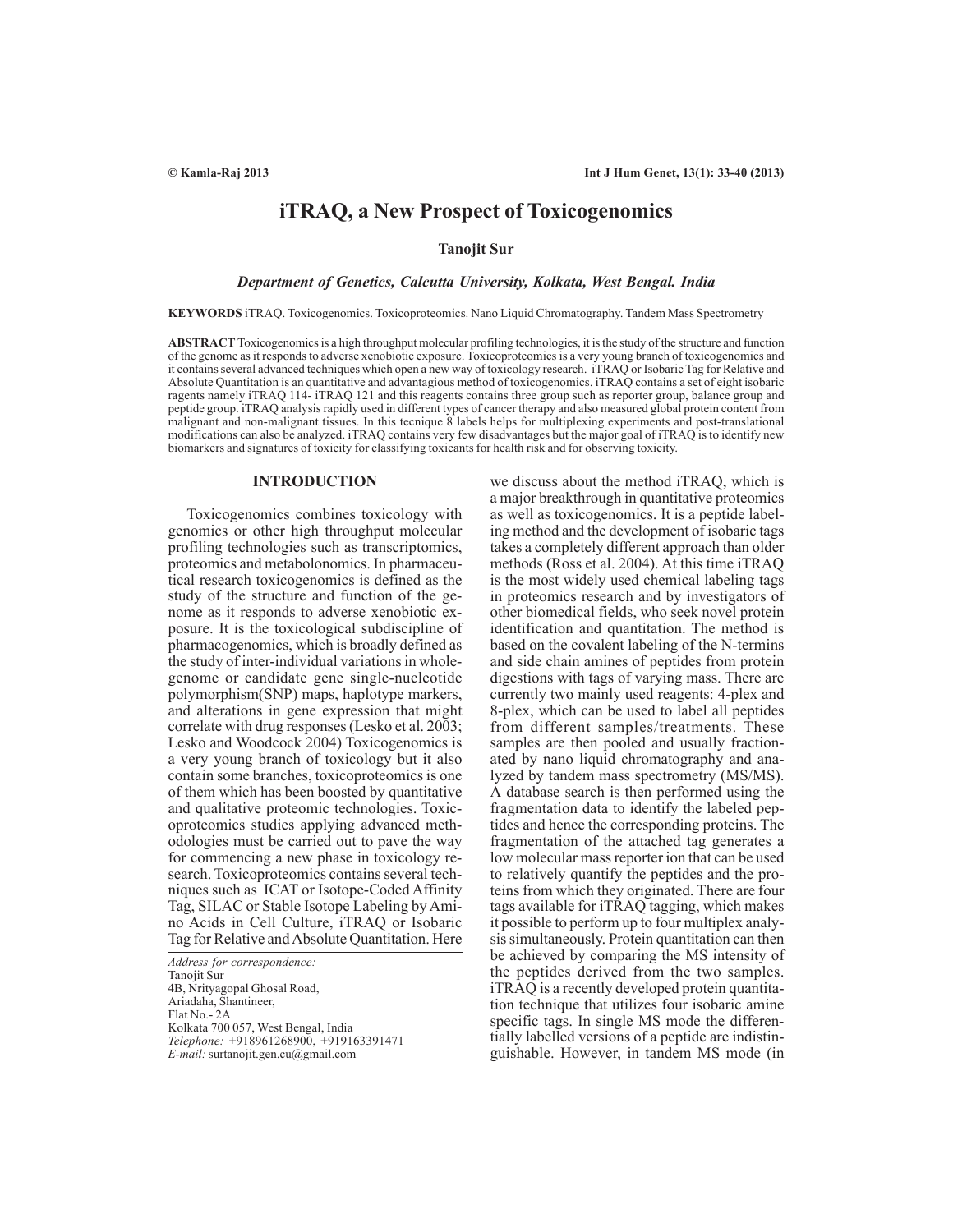which peptides are isolated and fragmented) each tag generates a unique reporter ion. Protein quantitation is then achieved by comparing the intensities of the four reporter ions in the MS/MS spectra (Shadforth et al. 2005). The principal advantage of iTRAQ over ICAT, SILAC and metabolic labelling is that four samples can be analyzed simultaneously, thereby reducing the amount of mass spectrometry time needed for analysis. iTRAQ has several uses in toxicoproteomoics such as invention of new biomarkers and toxicity signature, discovery of early markers in drug toxicity, target organ analysis like heart, kidney, liver etc, biofluids analysed such as serum, plasma, urine, cerebro spinal fluid. There are four tags available for iTRAQ tagging, which makes it possible to perform up to four multiplex analyses simultaneously. For example, in the study of tumor progression, one can simultaneously compare normal, cancer as well as pre-cancerous tissue using iTRAQ tagging. To ensure complete labeling, it is necessary to measure the protein concentration before labelling. Intact protein can be labelled by using iTRAQ (Wiese et al. 2007). In cancer research, iTRAQ has been used to study breast cancer (Overall and Dean 2006) as well as endometrial carcinoma (De Souza et al. 2005) iTRAQ also has been widely used for studying signalling pathway. iTRAQ reagents consist of reporter, balancer and target groups. The target group is N-hydroxysuccinamide, which reacts specifically with the •-amino group of lysine and N-terminal of peptodes. The reporter group can contain up to 8 differently tagged sites,allowing for detection of mass differences of 1 to 8 Da.

# **iTRAQ REAGENTS**

iTRAQ reagents are provided as a set of eight, isobaric reagents(same mass) reagents: iTRAQ reagent 114, iTRAQ reagent 115,iTRAQ reagent 116,iTRAQ reagent 117,iTRAQ reagent 118,iTRAQ reagent 119,iTRAQ reagent 120 and iTRAQ reagent 121.The use of these reagents allows multiplexing of up eight different samples in a single LC/MS/MS experiment (Gan et al. 2007). iTRAQ reagents are used to analyze normal,diseased and drug-treated states in the same experimental time course study, run duplicate or triplicate analyses of the same sample in one experiment. iTRAQ reagents are non-polymeric consisting of a reporter group, a balance group and a peptide reactive group. iTRAQ reagents are amine specific and yield labelled peptides which are identical in mass and hence identical in single MS mode, but which produce strong, diagnostic, low-mass MS/ MS signature ions allowing for quantitation of up to four different sample simultaneously. iTRAQ reagents are consisting of a reporter group, a balance group and a peptide reactive group (Ernoult et al. 2008) (Fig. 1). The peptide reactive group covalently links an iTRAQ reagent isobaric tag with each lysine side chain and N-terminus group of a peptide, labeling all peptidesin a given sample digest (Chong et al. 2006). The balance group ensures that an iTRAQ reagent-labeled peptide displays the same mass, whether labelled with iTRAQ reagent 114,115,116 or 117. The reporter group gives strong signature ions in MS/MS, maintains charge state and ionization efficiency of peptide. This reporter group is based on Nmethylpiperazine. Due to the isobaric mass design of the iTRAQ reagents, differentially-labelled peptides appear as a single peak in MS scans, reducing the probability of peak overlapping. When iTRAQ-tagged peptides are subjected to MS/MS analysis, the mass balancing carbonyl moiety is released as a neutral fragment, liberating the isotope-encoded reporter ions which provides relative quantitative information on proteins(Aggarwal et al. 2006; Zieske 2006).

# **iTRAQ WORKFLOW**

In the iTRAQ reagents labeling protocol,at first block the cysteine, digest and label each sample in a single tube. The single tube process eliminates potential sample loss in individual samples that may cause inaccuries in quantitation (Ross et al. 2004). For very complex samples, such as a profiling shotgun approach on whole cell lysates, a 2D separation is an absolute requirement (at the least). Anyone attempting to use iTRAQ with a 1D separation on such samples is wasting their time and/or not realizing what they are missing. The isobaric tags for relative and absolute quantification (iTRAQ) method or iTRAQ-TAILS enables the quantitaion of multiple samples simultaneously. This method has the ability to simultaneously analyze from 4-8 samples in multiplex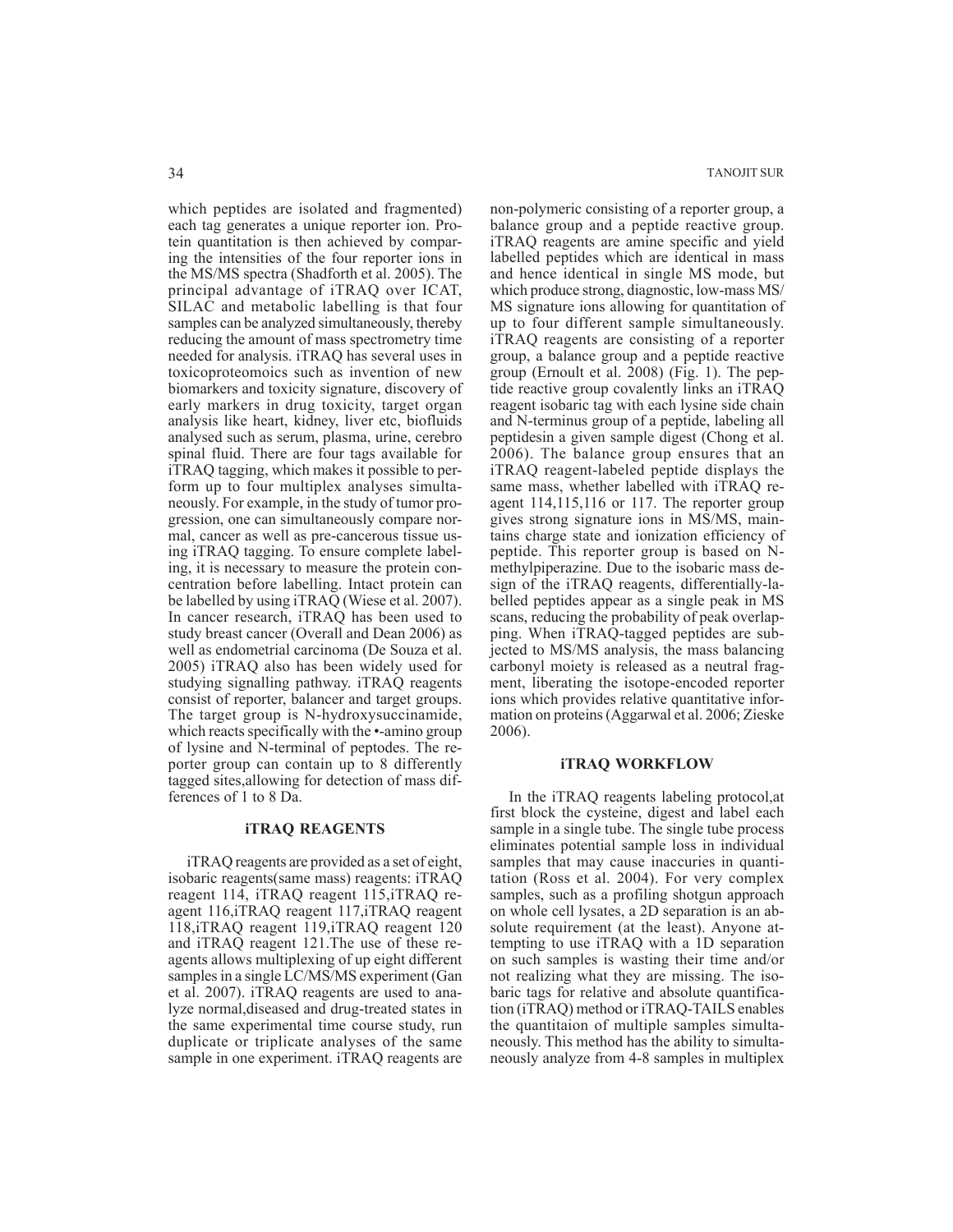

**Fig. 1. Structure Of i-TRAQ reagent**

experiments using four- and eight- plex iTRAQ reagents. This method provides high accuracy identification and quantification of samples and allows for ore reproducible analysis of sample replicates (Kleifeld et al. 2011). The protein samples to be analyzed are first digested with trypsin into smaller peptide fragments. The trypsin cleaves the proteins at the C terminal of lysine and arginine residues. The labeled samples are pooled together. SCX chromatography is generally used for the fractionation of iTRAQ-labeled peptides before LC-MS/MS analysis. However, SCX suffers from clustering of similarly charged peptides and the need to desalt fractions (Hao et al. 2011). The separation and identification of proteomics is a challenging job due to their complex structures and closely related physico-chemical behaviors. Most effectively used kinds of chromatography are liquid chromatography–mass spectrometry (LC–MS) (Neverova and Van Eyk, 2005; Hortin et al. 2006, nano-reversed phase liquid chromatography (nano-RPLC) (Wang et al. 2005). The labeled samples are then prior to further finer separation and purification using reverse phase chromatography. Reversed phase high performance liquid chromatography is the most popular mode of chromatography due to its wide range of applications because of the availabilities of various mobile and stationary phases. Multidimensional liquid chromatography coupled with tandem-mass spectrometry has wide range of applications. To use the LC-MS/ (MS) combination in proteome analysis, a form of complexity reduction is needed in order to detect and analyze as many components as possible in the sample (Patterson and Aebersold 2003). This is achieved, for instance, by combining two orthogonal peptide separation methods, such as cation exchange and capillary reversed phase chromatography, with MS/MS. This combination of multidimensional chromatography and tandem mass spectrometry became known as MudPit in proteomics. which has been applied to identify up to tens of thousands of proteins from highly complex protein mixtures (Link et al*.*1999; Wolters et al*.* 2001; Davis et al. 2001; Washburn et al*.* 2001; Lipton et al. 2002; Smith et al. 2002; Usaite et al. 2008). The use of multidimensional enrichment and separation techniques in proteomic analysis has greatly enhanced protein coverage and dynamics, allowing many previously undetected low abundance proteins to be identified (Roe and Griffin 2006). The purified labeled peptide fragments are then analyzed by MS/MS. MS/MS is nowadays well established as a method for protein identification (Hernandez et al. 2006). The different masses of the reporter groups allows the peptide fragments to be identified. The reporter group is lost during fragmentation. Relative quantification of up to eight samples can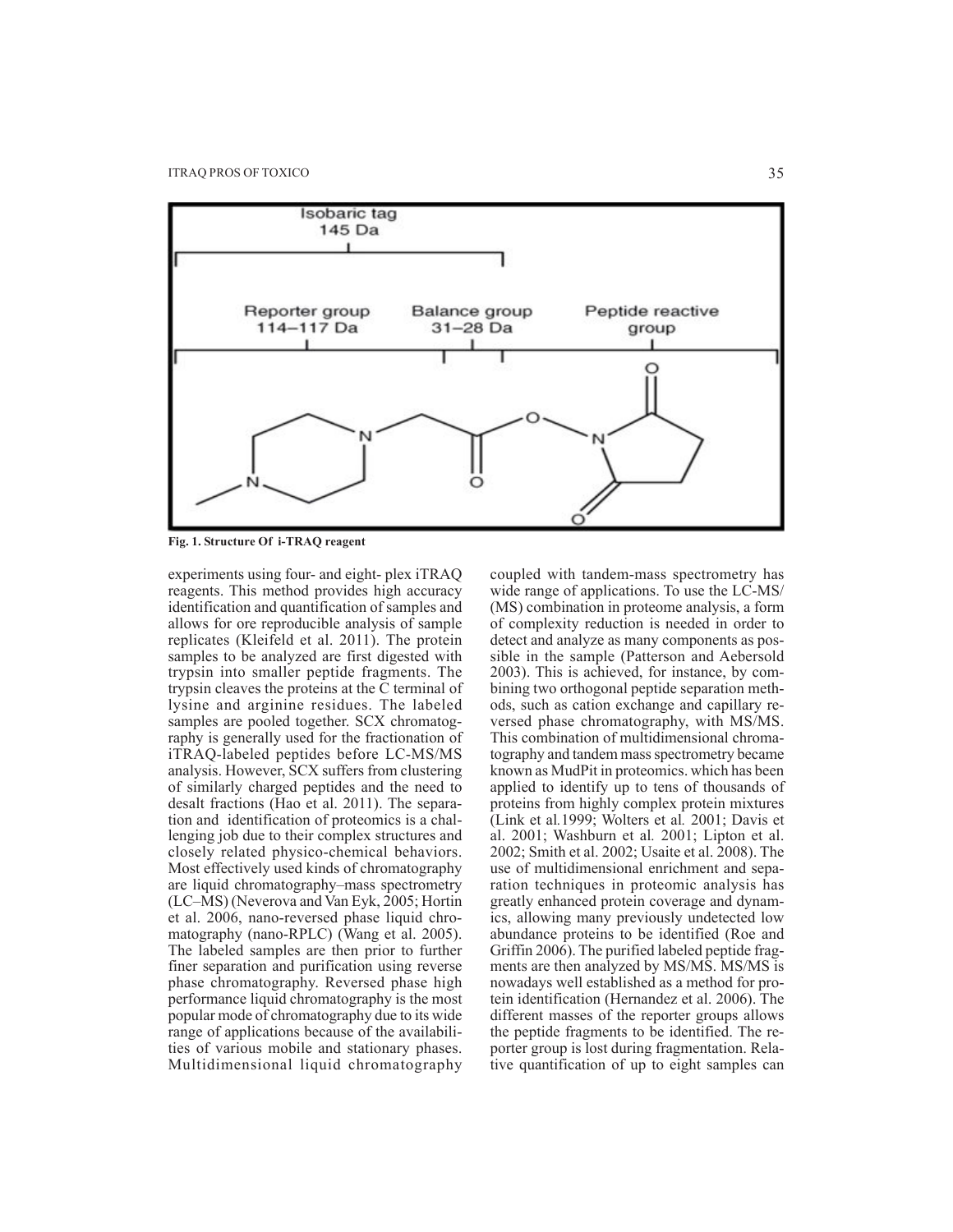now be performed using iTRAQ (Lu et al. 2004). Upon fragmentation on the MS/MS level, detached reporter ions create signals in the low mass range (m/z 113-119 and m/z 121) and peptide backbones remain unmodified and generate fragments that are identical in m/z for all samples. Fragmented signature ions provide quantitative information about the peptides from different conditions upon integration of the peak areas (Hansen et al. 2003). Fragmentation of peptides can be achieved by post-source decay (PSD) during MALDI (Spengler et al. 1992a, b), or collision-induced dissociation (CID) in a collision cell (Shevchenko et al. 1996). In addition to the peptide mass the tandem mass spectrum contains information on the peptide mass and structural information originating from the peptide sequence. Both PSD and CID result dominantly in the cleavage of the peptide bond along the peptide backbone and generate fragment ion ladders either from the N terminus or the C terminus (Roepstorff and Fohlman 1984).

# **APPLICATION OF iTRAQ**

A multiple affinity removal system was made use of to carry out immune depletion of the serum samples from normal controls as well as ovarian cancer patients. This helped in removing the high abundance proteins, leaving behind only the medium and low abundance proteins for iTRAQ analysis (Unwin 2005). iTRAQ analysis rapidly used in different types of cancer therapy and also measured global protein content from malignant and non-malignant tissues (Feldman et al. 2004; Nemunaitis et al. 2007; Petricoin et al. 2004). iTRAQ technique is now widely used in the discovery of blood transfusing biomarkers (Aeberseld et al. 2005; Hale et al. 2003). As a new method of quantitative proteomics, the technique of iTRAQ allows for the quantitative analysis of four samples simultaneously and displays its advantages of high-flux, food reproducibility, and high sensitivity; it also provides a potential technological platform for studying the mechanisms of the development and progression of prostate cancer (Sun et al. 2010). iTRAQ coupled with offline 2DLC-MS/MS to analyze a rare specimen of the poorly understood, potentially blinding ophthalmic condition Macular Telangiectasia type 2 (MacTel type 2). The technique using an internal standard consisting of pooled samples for each iTRAQ experiment to allow for multiple comparisons between different regions of the retina and different tissue donors (Len et al. 2012). iTRAQ method is used for functional quantitation of mitochondrial protein phosphorylation (Boja 2009). The proteomic approach of isobaric tags for relative and absolute quantification (iTRAQ), followed by LC-MS/MS, is a successful treatment of gastric cancer. Isobaric tagging for relative and absolute quantitation (iTRAQ). These methods are becoming more widely used in ecotoxicology studies to identify and characterize protein bioindicators of adverse effect. In teleost fish, iTRAQ has been used successfully in different fish species (e.g. fathead minnow, goldfish, largemouth bass) and tissues (e.g. hypothalamus and liver) to quantify relative protein abundance. Of interest for ecotoxicology is that many proteins commonly utilized as bioindicators of toxicity or stress are quantifiable using iTRAQ on a larger scale, providing a global baseline of biological effect from which to assess changes in the proteome (Martinyuk et al. 2012). iTRAQ with (18)O stable isotope labeling (*iTRAO* plus (18)O) was established to identify N-glycosylation site, quantify the glycopeptides and nonglycosylated peptides, and obtain N-glycosylation site ratio on the target glycoprotein (Zhang et al. 2012). iTRAQ technique recently used for the identification of diseased gene and protein of interest in Colorectal cancer (Haab 2005). iTRAQ, which stands for isobaric tagging for relative and absolute quantification, is a method used to determine differential protein expression. One of the applications of this method is the identification of proteins that are up or down regulated in virulent organisms. The outer membrane proteins of various serotypes of *Haemophilus parasuis*, a swine respiratory pathogen, and *Ornithobacterium rhinotracheale*, an avian respiratory pathogen, were subjected to iTRAQ analysis in order to determine proteins that could serve as potential vaccine and diagnostic candidates (Mandy 2009). iTRAQ reagents are used for analysis of Embryonal Carcinoma cell Line, which are stem cells of tetracarcinomas-tumors that develop in the gonads of both humans and mice. These tumor cells are essentially indistinguishable, at least in terms of differentiative and neoplastic potentials, from the embryonal stem (ES) cells of early (peri-implantation) mammalian embryo (Lin et al. 2010). iTRAQ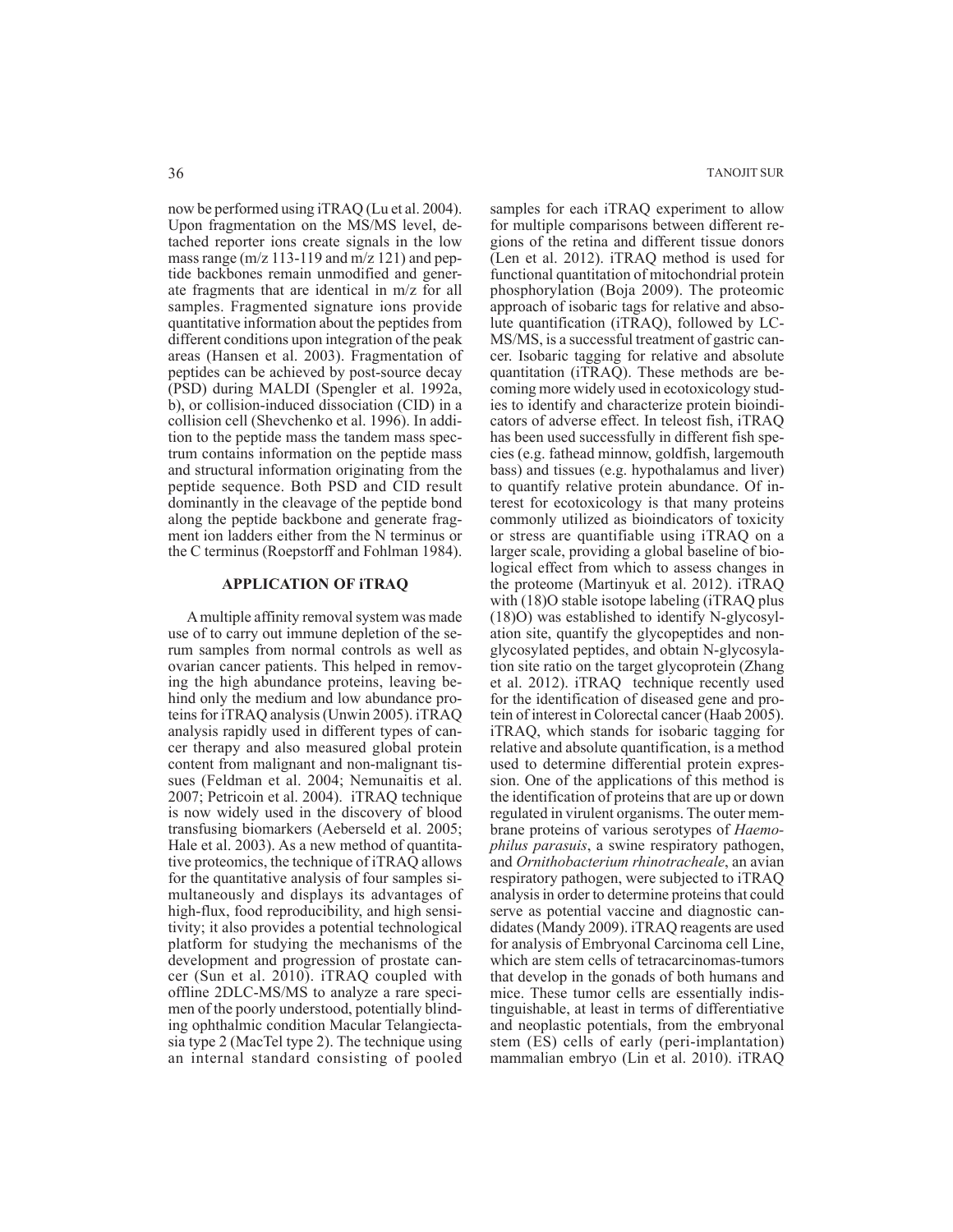combined with LC-ESI-QTOF-MS quantitative proteomics is a powerful tool for discovery of bionakers of breast cancer (Gui et al. 2011). Discovery of early-diagnosis biomarkers by iTRAQ analysis is the key to improve the earlydiagnosis and prognosis of human lung squamous carcinoma (hLSC) (Zeng et al. 2012). iTRAQ is a useful tool in predicting cellular function and fate by determining the proteomic component. iTRAQ allows identification and quantification of proteins between multiple samples, to determine the expression of membrane-bound proteins in two previously characterized human NK cell populations**.** One population was derived from umbilical cord blood (UCB) stem cells (CD34+38-Lin-) and the other from expanded CD3-depleted adult peripheral blood. iTRAQ was employed for multiplex peptide labeling of proteins from fractionated membranes followed by two-dimensional high-performance liquid chromatography (2D-HPLC), and tandem mass spectrometry was used to identify protein signatures (Lund et al. 2007). iTRAQ also used to understand Endometriosis, a painful reproductive disease afflicting about up to 20% of women. It is one of the most frequent benign gynaecological diseases (Domon and Aebersold 2006). iTRAQ technique was employed for Proteomic profiling of human respiratory epithelia and revealed biomarkers of exposure and harm by tobacco smoke components (Sexton et al. 2011).

# **ADVANTAGES OF iTRAQ**

- 1. iTRAQ labelled peptides that allow for identification and relative quantitation of the proteins in one experiment (Unwin et al. 2005)
- 2. All tryptic peptides are labeled resulting in increased confidence and higher quality data
- 3. In this technique up to 8 labels can be used for multiplexing experiments
- 4. Improved MS/MS fragmentation results in more confident peptide or protein identifications
- 5. Post translational modifications, such as phosphorylation, can be analyzed (Gafken and Lampe 2006).
- 6. The principal advantage of iTRAQ over ICAT, SILAC and metabolic labelling is that four samples can be analyzed simul-

taneously, thereby reducing the amount of mass spectrometry time needed for analysis. iTRAQ has several uses in toxicoproteomoics such as invention of new biomarkers and toxicity signature, discovery of early markers in drug toxicity, target organ analysis like heart, kidney, liver etc, biofluids analysed such as serum, plasma, urine, cerebro spinal fluid (Tannu and Hemby 2006).

- 7. iTRAQ is a time consuming and sample intensive technique for biomarker discovery applications.
- 8. Another aspect that makes iTRAQ unique from other methods is that quantitation occurs in the MS/MS scan, i.e. when the peptide is sequenced, relative qyantitative comparisons are obtained unambiguously for each peptide sequenced (Rudella et al. 2006).
- 9. From a data analysis point of view, iTRAQ is the easiest to handle in principle. Simple workflow labels peptides allowing rapid progression to LC/MS/MS analysis and easy data interpretation with software for relative and absolute quantitation (Collett et al. 2005).
- 10. Increase confidence in identification and quantitation by tagging multiple peptides per protein to gain more statistically significant information.
- 11. Perform absolute quantitation across numerous sample states, for the synchronous uniform comparison of normal, diseased and/or drug treated states.
- 12. iTRAQ is a highly sensitive approach. It helps to identify proteins across extreme pI and MW, it detects a great number of fragment peptides per protein and low abundance proteins are more often discerned.
- 13. Another major advantage of using iTRAQ is that it will allow for identification of any type of protein, including high molecular weight proteins, acidic proteins, and basic proteins, all of which are problematic when using alternative methods such as 2D gel electrophoresis.

# **DISADVANTAGES OF iTRAQ**

The key disadvantages of iTRAQ include:-

1. More mass spectrometry time is required because of the increased number of peptides;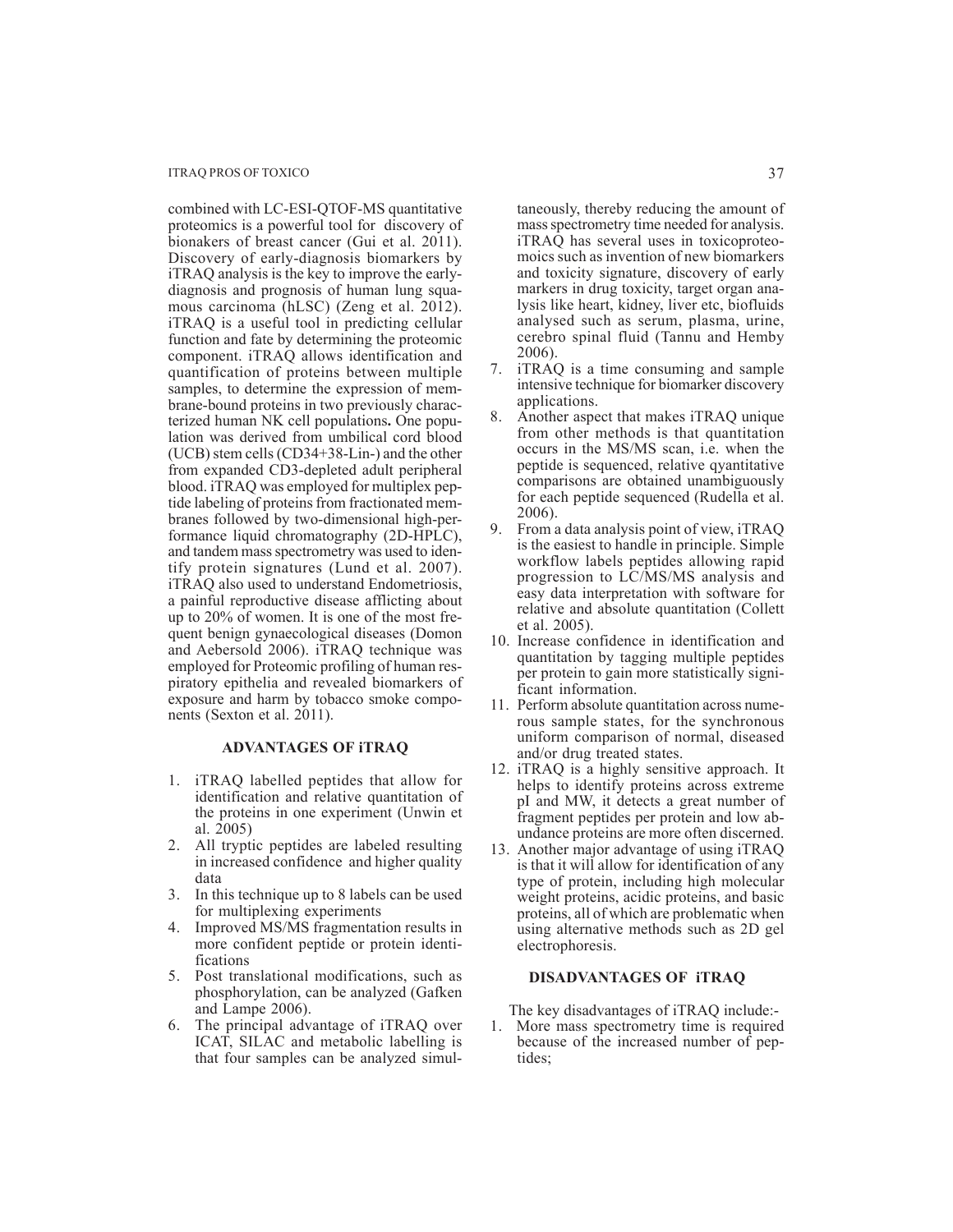- 2. Samples must be prepared according to very strict guidelines (Aggarwal et al. 2006).
- 3. General disadvantage of iTRAQ technique,is that they only provide relative quantification. So we can only compare relative abundances. Therefore, researchers can compare two different samples, but they only get a relative value for the concentration of an individual protein (Wu et al. 2006).
- 4. An inherent drawback of the reported iTRAQ technology is due to the enzymatic digestion of proteins prior to labelling, which artificially increases sample complexity.

#### **CONCLUSION**

Toxicogenomics has matured as a field and is now producing exciting new insights into a range of questions in systemic biology. The true value of a genomic or proteomic study is in its ability to provide unique information about cellular responses. A major goal of iTRAQ is to identify new biomarkers and signatures of toxicity for classifying toxicants for health risk and for observing toxicity. It aims to better understand both, the consequences of acute exposure to toxicants as well as long-term development of diseases. The determination of individual proteins or groups of proteins associated with the exposure to toxic substances could be reflective of a common mechanism of toxicity.T he iTRAQ reagents are versatile in their ability to provide quantitative information from experiments involving affinity pull-downs, time course analysis, membrane protein studies, discovery and validation analysis for biomarker elucidation, and absolute quantitation of target proteins of interest. SO finally we said that iTRAQ is a very straightforward technique because the labeling chemistry works very well, and labeling efficiency is very important for how well the quantification works. iTRAQ has advantages over the previous technologies, and it is a very good method for quantitative proteomics as well as toxicogenomics. iTRAQ is also more sensitive than previous methods for protein quantification because a lot of the protein changes that we were not able to see before and this high sensitivity is needed to be able to see changes in low-abundance proteins. Despite some of its weaknesses, iTRAQ is a powerful tool for proteomics research. Continual improvements in its usability and technical specifications should make iTRAQ a must have for anyone doing proteomics.

#### **REFERENCES**

- Aebersold R, Anderson L, Caprioli R, Druker B, Hartwell L, Smith R 2005. Perspective: A program to improve protein biomarker discovery for cancer. *J Proteome Res*,  $4:1104-1109$
- Aggarwal K, Choe LH, Lee KH 2006. Shotgun proteomics using the iTRAQ. isobaric tags. *Brief Funct Genomic Proteomic*, 5: 112-120.
- Boja 2009. Quntitative mitochondrial phosphoproteomicsusing iTRAQ with high energy collision dissociation. *Journal of Proteome Research,* 8(10): 4665-4675.
- Chong PK, Gan CS, Pham TK, Wright PC 2006. Isobaric tags for relative and absolute quantification (iTRAQ) reproductibility: Implication of multiple injections. *J Proteome Res*, 5: 1232-1240.
- Collett JR, Cho EJ, Ellington AD 2005. Production and processing of aptamer microarrays. *Methods*, 37: 4–  $\hat{1}5$
- Davis MT, Beierle J, Bures ET, McGinley MD, Mort J, Robinson JH, Spahr CS, Yu W, Luethy R, Patterson SD 2001. Automated LC-LC-MS-MS platform using binary ion-exchange and gradient reversed-phase chromatography for improved proteomic analyses. *Journal of Chromatography,* B 752(2): 281-291.
- DeSouza L, Diehl G, Rodrigues MJ, Guo J, Romaschin AD, Colgan TJ, Siu KW 2005. Search for cancer markers from endometrial tissues using differentially labeled tags iTRAQ and cICAT with multidimensional liquid chromatography and tandem mass spectrometry. *J Proteome Res,* 4(2): 377-86.
- Domon B, Aebersold R 2006. Mass spectrometry and protein analysis. *Science,* 312(5771): 212-217.
- Emilie Ernoult, Erick Gamelin, Catherine Guette 2008. Improved proteome coverage by using iTRAQ labelling and peptide OFFGEL fractionation, pubmed, PMCID-PMC 2572582.
- Feldman AL, Espina V, Petricoin EF, Liotta LA, Rosenblatt KP 2004. Use of proteomic patterns to screen for gastrointestinal malignancies. *Surgery*, 135: 243-247.
- Gan CS, Chong PK, Pham TK, Wright PC 2007. Technical, experimental, and biological variations in isobaric tags for relative and absolute quantitation (iTRAQ). *J Proteome Res,* 6: 821-827.
- Gafken PR, Lampe PD 2006. Methodologies for characterizing phosphoproteins by mass spectrometry. *Cell Commun Adhes*, 13: 249-262.
- Gui Zifan, Sun Kehuan, Wu Zhengzhi, Biomedical Engineering and Informatics (BMEI) 2011. 4th International Conference, Application of iTRAQ quantitative proteomics in identification of serum biomarkers in breast cancer, PUBMED.
- Haab BB 2005. Antibody arrays in cancer research. *Mol Cell Proteomics*, 4: 377-383
- Hale JE, Gelfanova V, Ludwig JR, Knierman MD 2003. Application of proteomics for discovery of protein biomarkers. *Brief Funct Genomic Proteomic*, 2: 185-193.
- Hansen KC, Schmitt-Ulms G, Chalkley RJ, Hirsch J, Baldwin MA, Burlingame AL 2003. Mass spectrometric analysis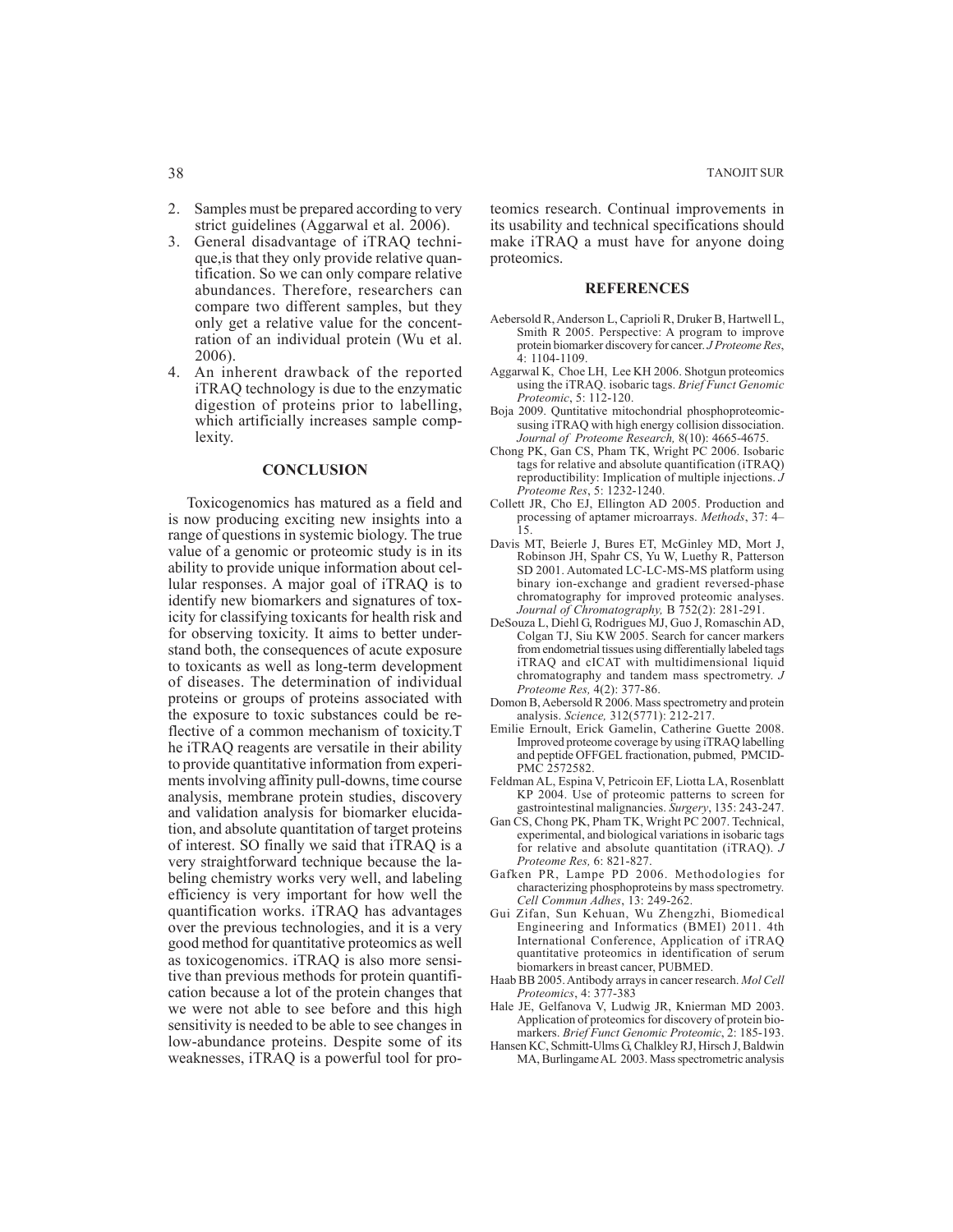#### ITRAQ PROS OF TOXICO 39

of protein mixtures at low levels using cleavable C-13 isotope coded affinity tag and multidimensional chromatography. *Molecular and Cellular Proteomics,* 2(5): 299-314.

- Hao P, Qian J, Ren Y, Sze SK 2011. iTRAQ and Quantitative proteomics, School of Biological Sciences, Nanyang Technological University. *Proteome Res,* 10(12): 5568- 5574. Epub 2011 Nov 15.
- Hernandez P, Muller M, Appel RD 2006. Automated protein identification by tandem mass spectrometry: Issues and strategies. *Mass Spectrom Rev,* 25(2): 235-254.
- Hisham K Hamadeh, Cynthia A Afshari, Hamadeh HK, Afshari CA (Eds.) 2004. *Toxicogenomics: Principles and Applications*. Hoboken, NJ: Wiley-Liss.
- Hortin GL, Shen, RF, Martin BM, Remaley AT 2006. Diverse range of small peptides associated with high-density lipoprotein, *Biochem Biophys Res Commun* 340(3): 909-915.
- Ian P Shadforth,Tom PJ Dunkley, Kathryn S Lilley, Conrad Bessant 2005. i-Tracker: For quantitative proteomics using iTRAQ, *Pubmed, PMC* 1276793.
- Kleifeld Oded, Doucet Alain, Prudova Anna, Auf Dem Keller Ulrich, Gioia Magda, Kizhakkedathu Jayachandran N, Overall Christopher M 2011. Identifying and quantifying proteolytic events and the natural N terminome by terminal amine isotopic labeling of substrates. *Nature Protocols,* 6(10): 1578–1611.
- Len AC, Powner MB, Zhu L, Hageman GS, Song X, Fruttiger M, Gillies MC 2012. Pilot application of iTRAQ to the retinal disease Macular Telangiectasia. *Proteome Res*, 11(2): 537-553**.**
- Lesko LJ, Atkinson AJ Jr 2001. Use of biomarkers and surrogate endpoints in drug development and regulatory decision making: criteria, validation, strategies. *Annu Rev Pharmacol Toxicol*, 41: 347–366
- Lesko LJ, Woodcock J 2004. Translation of pharmacogenomics and pharmacogenetics: A regulatory perspective. *Nat Rev Drug Discov,* 3: 763.
- Link AJ, Eng J, Schieltz DM, Carmack E, Mize GJ, Morris DR, Garvik BM, Yates JR 1999. Direct analysis of protein complexes using mass spectrometry. *Nat Biotechnology,* 17(7): 676-682.
- Qishan Lin, Liming Yu, Jinghua Zhu, Tiffany Devine, Paulette McCormick U Albany 2010. Application iTRAQ reagent for analysis of embryonal carcinoma cell line. USHUPO-Poster.
- Lipton MS, Pasa-Tolic L, Anderson GA, Anderson DJ, Auberry DL, Battista KR, Daly MJ, Fredrickson J, Hixson KK, Kostandarithes H, et al. 2002. Global analysis of the Deinococcus radiodurans proteome by using accurate mass tags. *Proc Natl Acad Sci USA,* 99(17): 11049-11054.
- Lu Y, Gelb MH, Turecek F, Aebersold R. 2004. A novel method to quantify serum biomarkers via visible isotope-coded affinity tags and tandem mass spectrometry. *Molecular and Cellular Proteomics,* 3(10): S132.
- Lund TC, Anderson LB, McCullar V, Higgins L, Yun GH, Grzywacz B, Verneris MR, Miller JS. 2007. iTRAQ is a useful method to screen for membrane-bound proteins differentially expressed in human natural killer cell types. *J Proteome Res,* 6(2): 644-653.
- Mandy K Zimmerli 2010. iTRAQ: Application for the identification of vaccine candidates for swine and avian respiratory diseases. *Avian Diseases,* 54: 994–1001.
- Martyniuk CJ, Alvarez S, Denslow ND 2012. DIGE and iTRAQ as biomarker discovery tools in aquatic toxicology. *Canada Ecotoxicol Environ Saf,* 6(2): 3-10.
- Nemunaitis JJ, Yuqiao Shen, Neil N Senzer 2007. *Use of Proteomics Analysis for Molecular Precision Approaches in Cancer Therapy.* San Bruno, CA: LEAD Therapeutics, Inc., Dallas, TX: 2Mary Crowley Cancer Research Centers.
- Neverova I, Van Eyk JE, 2005. Role of chromatographic techniques in proteomic analysis. *J Chromatogr,* B 815: 51–63.
- Overall CM, Dean RA 2006. Degradomics: Systems biology of the protease web. Pleiotropic roles of MMPs in cancer. *Cancer Metastasis Rev*, 25(1): 69-75.
- Patterson SD, Aebersold RH 2003. Proteomics: The first decade and beyond. *Nat Genet,* 33: 311-323.
- Richard D Unwin 2005. Quntitative proteomic analysis using isobaric protein Tags enables rapid comparison of changes in transcript and protein levels in transformed cells. *Mol Cell Proteomics,* 10: 1074.
- Roe MR, Griffin TJ. 2006. Gel-free mass spectrometry-based high throughput proteomics: Tools for studying biological response of proteins and proteomes. *Proteomics,* 6(17): 4678-4687.
- Roepstorff P, Fohlman J 1984. Proposal for a common nomenclature for sequence ions in mass spectra of peptides. *Biomed Mass Spectrom,* 11(11): 601.
- Ross PL, Huang YN, Marchese JN, Ross PL, Huang YN, Marchese JN, et al. 2004. Expression profiling of endometrial cancer malignancies reveals new tumor marker. *Journal of Proteome Research,* 3: 636–643.
- Rudella A, Friso G, Alonso JM, Ecker JR, van Wijk KJ 2006. Downregulation of ClpR2 leads to reduced accumulation of the ClpPRS protease complex and defects in chloroplast biogenesis in Arabidopsis. *Plant Cell,* 18: 1704-1721.
- Sexton Keith, Balharry Dominique, Brennan Paul, McLaren James, Brewis Ian A, BéruBé Kelly A 2011. Proteomic profiling of human respiratory epithelia by iTRAQ reveals biomarkers of exposure and harm by tobacco smoke components. *Biomarkers,* 16(7): 567- 576.
- Shevchenko A, Jensen ON, Podtelejnikov AV, Sagliocco F, Wilm M, Vorm O, Mortensen P, Shevchenko A, Boucherie H, Mann M 1996. Linking genome and proteome by mass spectrometry: Large-scale identification of yeast proteins from two dimensional gels. *Proc Natl Acad Sci U S A,* 93(25): 14440-14445.
- Smith RD, Anderson GA, Lipton MS, Pasa-Tolic L, Shen YF, Conrads TP, Veenstra TD, Udseth HR 2002. An accurate mass tag strategy for quantitative and high throughput proteome measurements. *Proteomics,* 2(5): 513-523.
- Spengler B, Kirsch D, Kaufmann R 1992a. Fundamentalaspects of postsource decay in matrix-assisted laser desorption massspectrometry.1. Residual-gas effects. *J Phys Chem,* 96(24): 9678-9684.
- Spengler B, Kirsch D, Kaufmann R, Jaeger E 1992b. Peptide sequencing by matrix-assisted laser-desorption mass spectrometry. *Rapid Communications in Mass Spectrometry,* 6(2): 105-108.
- Sun CY, Xia GW, Xu K, Ding Q 2010. Comparative proteomic profiling of plasma very-low-density and lowdensity lipoproteins, *Clin Chim Acta,* 411(5-6): 336-344.